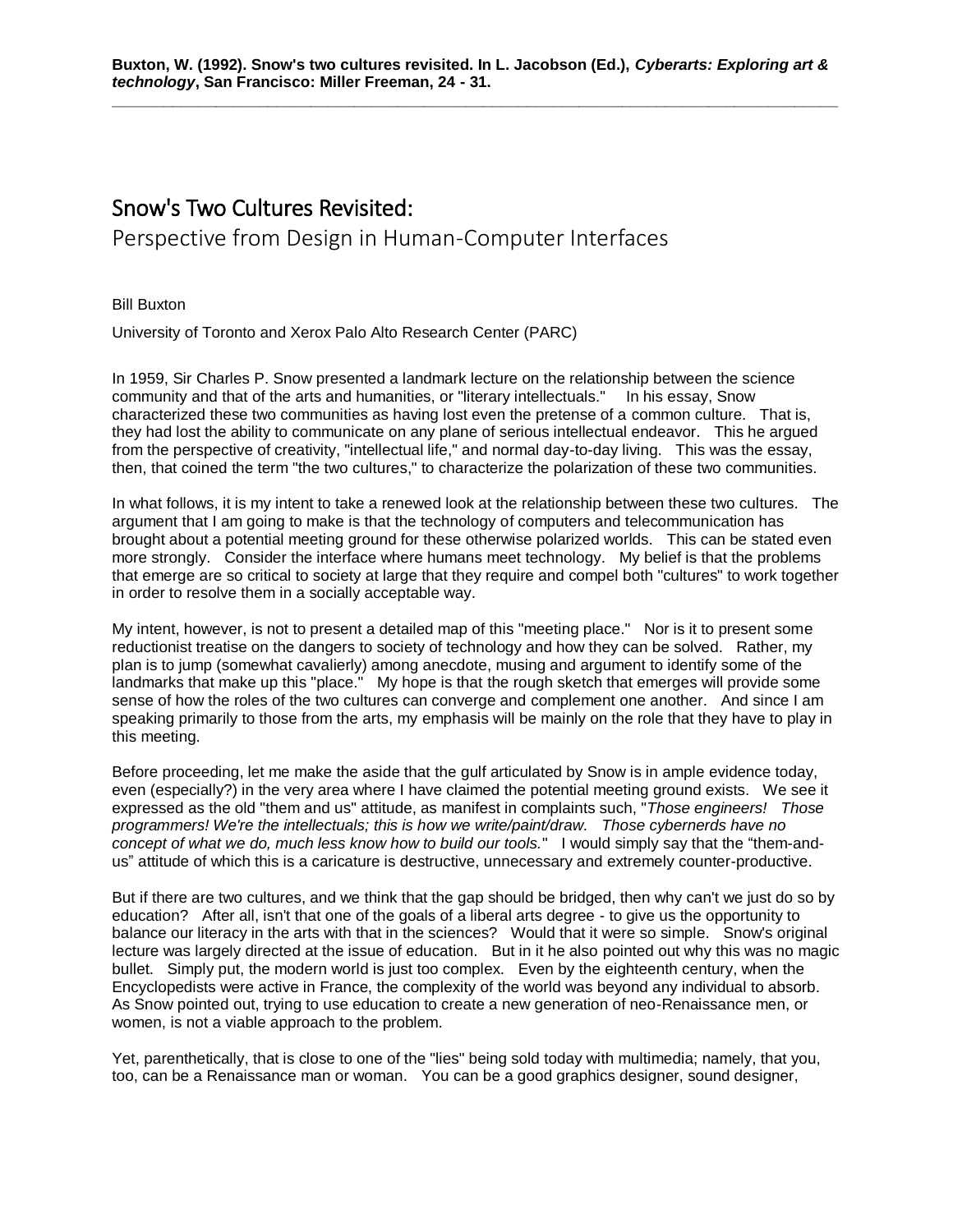scriptwriter, salesperson and scientist, all at once. Of course this is nonsense --unless you're far brighter than me or anyone else that I know. Renaissance teams? Yes. Individuals? No.

Let's look at such teams then, using my own initiation as an example. Back in 1969 I saw a computer for the first time, and used it to create a film soundtrack. This computer was really a music workstation: it had four voices real-time multi-timbral digital sound, used common music notation, had color encoding of the parts, and let me use both hands to efficiently enter music (using a chording keyboard on the left hand for note durations, and a pair of thumb-wheels on the right hand to specify pitch and entry point in time). Even the tape recorder was under computer control.

I worked on that system at Ottawa's National Research Council. On the same computer was also one of the first interactive animation systems, which was capable of performing automatic in-betweenings from key frame to key frame. It was the system on which Peter Foldes created his award winning animation *Hunger*. Peter did his animation on the system during the days, while I worked on my film score at night.

I spent a week with this system, finished my score, and went home. I thought that was what computers were, and was impressed: walk in, do your score and walk out. What could be easier? I was sold. So although I was a musician, I decided to take a computer course. That's when I hit the wall and slid into the culture gap!

I had the dubious pleasure of studying "Burroughs Extended Algol." But this had nothing to do with my experience in doing the sound track. I couldn't figure out how to reconcile these two experiences. Nevertheless, I persevered because my initial experience was so strong and positive that I *knew* that there was another way (I had experienced it). In retrospect, this experience laid the basis for my subsequent life in design and research: I was just trying to get back to where I started.<sup>1</sup>

I was lucky. My first experience occurred with people who were extremely enlightened about humancomputer interaction and sensitive to the arts. They also had the wit to realize that the creative arts offered an excellent base to find guinea pigs for studies in the design of human-computer interfaces. A lesson that I learned from them and have benefited greatly from over the years was, who else does creative stuff and is foolish enough to stay up all night and work on a computer? Not your typical dentist or lawyer! An artist understands how a pencil should work and feel. Likewise, musicians make a lifetime pursuit out of expressing powerful ideas through a mechanical intermediaries. They understand what an "instrument" is. In short, to design an interface that has the qualities of a good sable brush or a quality musical instrument is something to strive for, regardless of application domain.

I use the analogy with brushes and instruments because they are the intermediaries between what is in the mind and its realization in the external world. Like computers, these technologies also have "users," *but it is almost an insult to describe them as such*. Why? Because of the skill that they bring to the task. Where these tools differ from most computers, however, is in the quality, finesse, and subtlety with which they can capture this skill. And there lies both the core of the problem and the key to its solution.

Consider this: I would wager that the first violinist of the Los Angeles Philharmonic uses a violin bow -- I'm talking about the bow, not the violin -- that costs more than a Sun workstation. Think about that, in terms of the message it conveys regarding the relative importance accorded to quality tools (especially given the relative income of artists and their ability to afford them). Yet expensive computers that perform "serious" functions don't let you do what you can do with a 5¢ pencil, such as draw a line whose thickness depends on how hard you push. Even on a so-called "graphics workstation" you have to buy special hardware and software to do a dumb little thing like that.

l

 $1$  For more on the NRC system, and its impact on my work, see: Buxton, W. (2008). My Vision Isn't My Vision: Making a Career Out of Getting Back to Where I Started. In Thomas Erickson & David McDonald (Eds.). *HCI Remixed: Reflections on Works That Have Influenced the HCI Community*. Cambridge, MA: MIT Press, 7 - 12. <http://billbuxton.com/MyVision.pdf>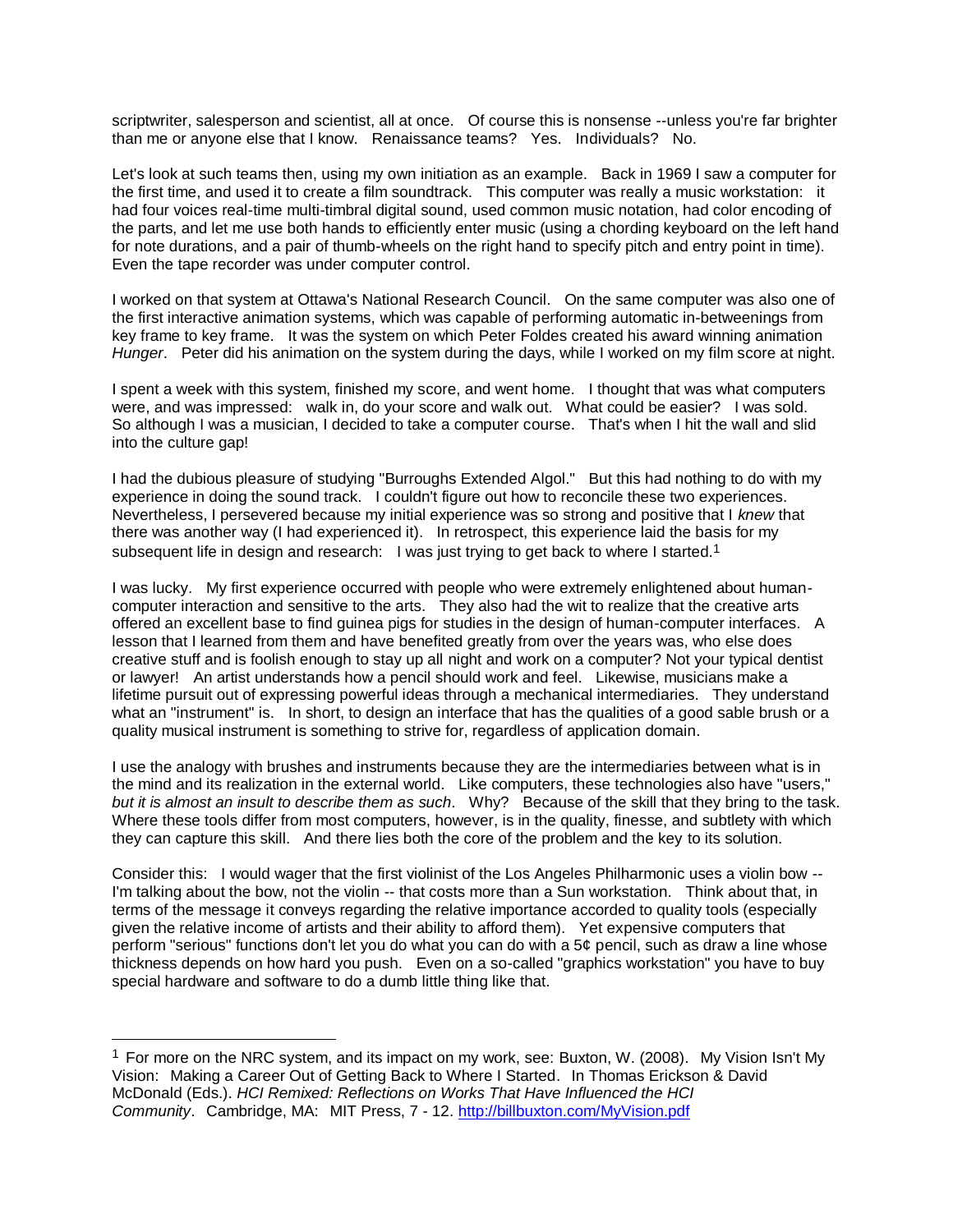But so far, we have been talking about the problems of artists as users of computers: sort of a "consumer as victim" type of whimpering. That's not my intent. Where we are going is to explore territory where aspects of the arts are applied to solve some of the problems that we have been confronted with. Along the way, my hope is to make the point that these solutions benefit the community in general, not just those from the arts. The bridge is somewhat that of the art of the instrument builder, or "luthier."

Let me take a hot topic for my example: *Scientific Visualization*. Today we're in a computational and communications revolution, which often is called the "information revolution," and which is frequently compared to the Industrial Revolution. However, this "information revolution" is a myth! Instead, what we really have is a *data explosion*. But data does not become "information" until it informs or can serve as the basis for decision-making.

Over the last three years, every magazine that covers computer graphics has published articles about scientific visualization. Scientific visualization involves graphically rendering complex data in such a way as to make pertinent parts and relationships within the data more salient to the viewer. The idea is to tailor the visual presentation to take better advantage of the human's ability to recognize patterns and see structures. From this perspective, scientific visualization is one step in moving from a *data* to an *information* technology. In pursuing the thread of our discourse, the good thing about this is that we can see a clear role here for those in the visual arts and graphics design, since it is precisely the skill set that they possess that forms the essence of the technique. The bad news is that scientific visualization doesn't go far enough.

To begin with, why just "scientific" visualization? What we should be pushing for is for similar techniques to be applied in other domains than science. But even if we restrict ourselves to the term "visualization," we still have problems. The visual system is not the only sensory modality that can be used to extract meaning from complex data. For example, without the use of the audio channel, one would be seriously handicapped in performing complex tasks in the everyday world, such as driving or crossing a busy street. Likewise, I believe that we are seriously disabled in terms of our ability to function in the domain of information systems due to the impoverished use of sound. So let us pick a term that captures the full sensory richness of the user. Let us pursue *perceptualization*, rather than visualization. And in so doing, we now open up the possibility of building upon the skills of musicians and sound designers as well as visual artists.

Finally, before leaving the subject, there is one last problem. Visualization and perceptualization conjure up too much the image of the human as mutisensory sponge: information is presented to be absorbed. The problem with this is that this is not how humans learn nor how they develop an understanding of complex phenomena. The process is rather far more akin to exploration. We learn be becoming actively engaged with our material. So having started with scientific visualization, my argument is that what we should be striving for in *interactive* perceptualization.

When we think along these lines, we see less tension between art and science. We start to expose a meeting ground for the two cultures. The ability to tailor systems to reflect how we sense, think and problem solve requires contributions from both the arts and the sciences. Neither has a monopoly. Each needs the other.

The principle design sensibility underlying the ideas just discussed is one of designing to exploit the existing skills of the user -- the skills acquired through a life-time of living in the everyday world. If we embrace this skills perspective, we open up the door to understanding the ubiquitous (but misdirected) objectives of "ease of use" and "user friendliness." As objectives for design, both of these are poorly formulated. Our focus on skill leads us to a much better formulation of our design objective: *to design systems that accelerate the process whereby novices begin to perform like experts.*

Expert performance isn't simply faster; it's not just a quantitative difference; it's a *qualitative* difference. The way we structure our activities - how we think, how we formulate problems, how we structure our activities, how we move our hands and so on - differs between expert and novice. When we formulate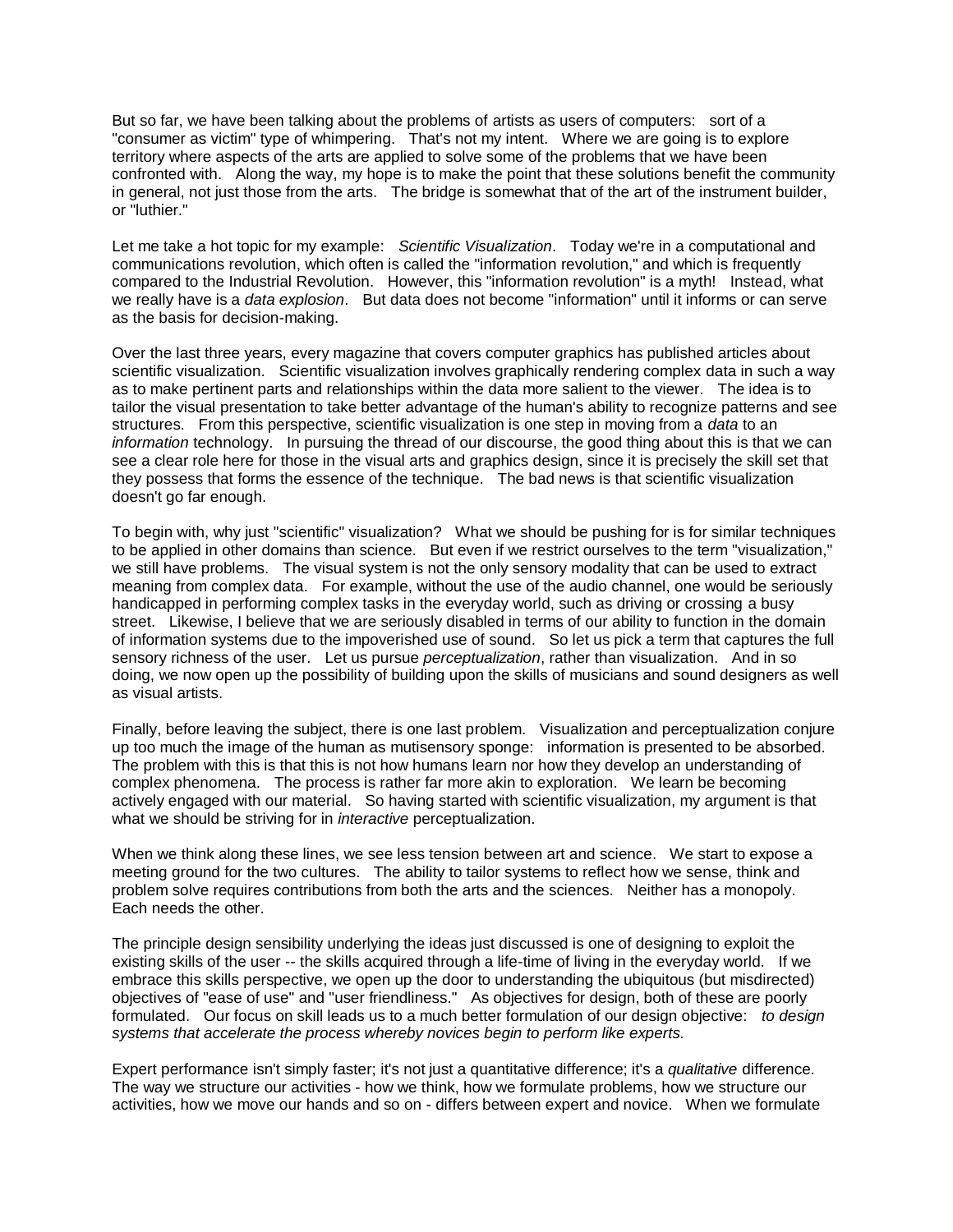the objective in this way, whether designing educational software, drawing programs or music systems, we are forced to ask, "What are the essential skills involved in what I'm trying to support or encourage?"

By examining the differences in how an expert works as opposed to how a novice works, we can better design systems that channel behavior along the desired path. We can start building strong, specific systems tailored to support specific functions.

But there are different types of skills and expertise. How do we take the general dogma expressed above and establish some design criteria that reflect these different skill levels? My approach is best described using a metaphor of three mirrors (Buxton, 1991). In this metaphor, we think of the technology as being three mirrors, each corresponding to a different type of skill. From this, the quality of a design is directly related to the fidelity with which that skill set is reflected.

The first "mirror" reflects the user's motor-sensory system. How well does the system reflect the sensory and motor skills of the user? Typically, the image is rather distorted. If you held up a mirror to a typical microcomputer, you would have to assume that the user either has one eye with monochrome vision (or sees only fully saturated colors), has ears with a frequency response of about 200 Hz, understands no spoken language, has no legs, and has one arm ending in about 60 uniform-length fingers that only have two joints. Given the evidence, these conclusions are as reasonable as they are wrong. Either we should change our bodies or change our machines.

Blindfold a few good flautists and hand them two flutes: a poor one and a good one. Without playing a note, they know how much respect for their skills is built into the tool, simply by touching it. The distortion at this level reflects a lack of respect for the skills of the user - distortions that would never be tolerated from an instrument designer.

Let us now look at the second mirror. In this mirror we ask, "How well does the computer system reflect our cognitive structures: how we think, how we learn, and how we solve problems?" Unlike things at the motor sensory level, these structures are invisible and harder to quantify. Yet there is ample evidence in the frequency of errors, and difficulties in solving problems that the distortions at this level are as great, or greater, than those reflected in mirror one.

The third mirror is among the most important, yet perhaps the most neglected. This is the mirror that reflects our social skills. With this mirror we ask, "How well does the design reflect how I go about my day-to-day work and how I interact with people and groups?" Virtually all computers were designed for use in a one person and one computer face-to-face configuration. But that's not how life is. Nor does it reflect how we work. In our daily life, we meet other people. We have social interactions. We jump from idea to idea, from person to person, and group to group. The degree to which computer systems support these types of interaction is impoverished, to say the least. This third mirror might as well be painted mat black, for all the information that it reflects.

But it doesn't have to be this way. Again, we can go to the arts for an example. Think of a musical instrument that is designed to be played by four people and that resembles a non-competitive game (because the only way you win is not by competing with the other three people but by collaborating with them). Such an instrument exists. It's called a string quartet.

The string quartet is not just four instruments. When performed properly, it represents one instrument played by four people. Stated differently, it represents one technology capable of capturing the collective efforts and skills of a group in order to solve a particular (musical) problem. What we need, and is starting to emerge from the world of "groupware" and "computer supported collaborative work (CSCW)," are technologies that can capture such group efforts on a broader class of problems, and do so in a manner that reflects and exploits existing human social skills.

This discussion of group activity brings us full circle back to Snow and his observations that our hopes should not lie in education breeding a new generation Renaissance person. If we accept this notion,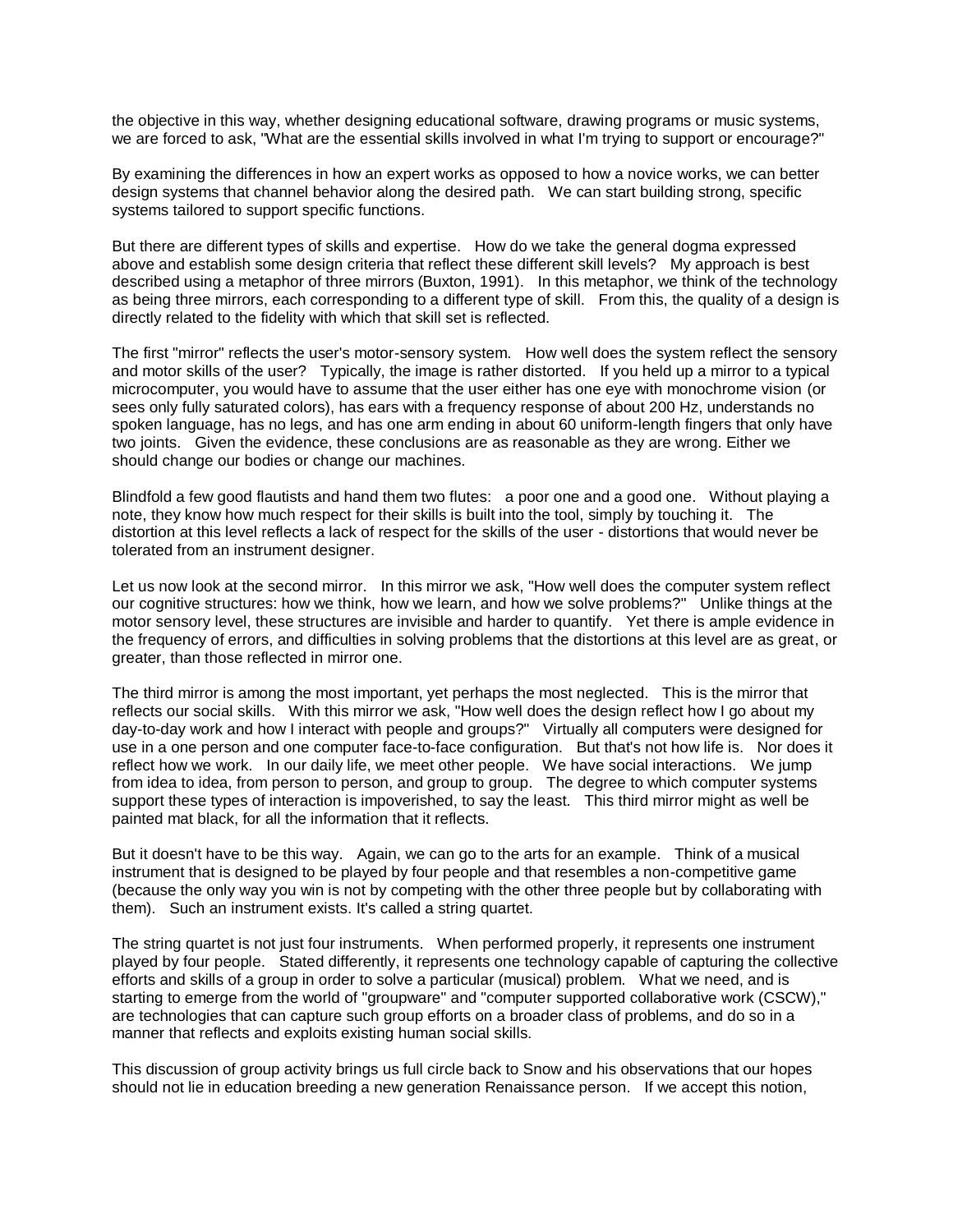then our only option lies in teamwork and collaboration, and in technologies that can help support, foster and encourage such activity.

We must remove the distortion from the three mirrors. This task requires expertise from both of the "two cultures." Therefore, we need to take steps in terms of design and our organization to build up the too long neglected trust relations between the two groups. Let me finish, then, with an extended example that epitomizes the creativity and benefits that can result when we start to let this happen.

The example that I have chosen was undertaken at Rank Xerox's Cambridge EuroPARC lab. This is a satellite of the famous Xerox Palo Alto Research Center (PARC). It was carried out by two colleagues, Bill Gaver and Randall Smith. The goal underlying the work was to study collaborative computer mediated work and problem solving by two individuals in separate locations. Subjects were connected by a reciprocal audio/video link, so they could both see and speak to each other. In addition, the task that they were jointly working on appeared on the screens of their computers, which were connected by a local area network.



*The figure is a screen snap of the simulated bottling plant used in the ARKola experiment. Each of the shaded rectangular objects represents on of the machines in the factory. For example, the left-most one is the source of "fizzy water," and the right-most one is the "shipping and finances department." The two larger dotted rectangles illustrate what part of the factory each of the two "operators" is currently viewing. Operators can move their view independently, but neither can see the whole factory at one time. At the moment, there is little overlap between the two views. The two hands seen in the figure (lower left and upper center) are controlled by the operators' mice. Which is controlled by which operator is indicated by the initials under the hands ("B.G." and "R.S." respectively). Given that the factory was larger than the operators could satisfactorily monitor visually, the sounds made by the various machines played an important role in helping the operators detect, diagnose and repair problems. (Figure compliments of Bill Gaver, Rank Xerox EuroPARC.)*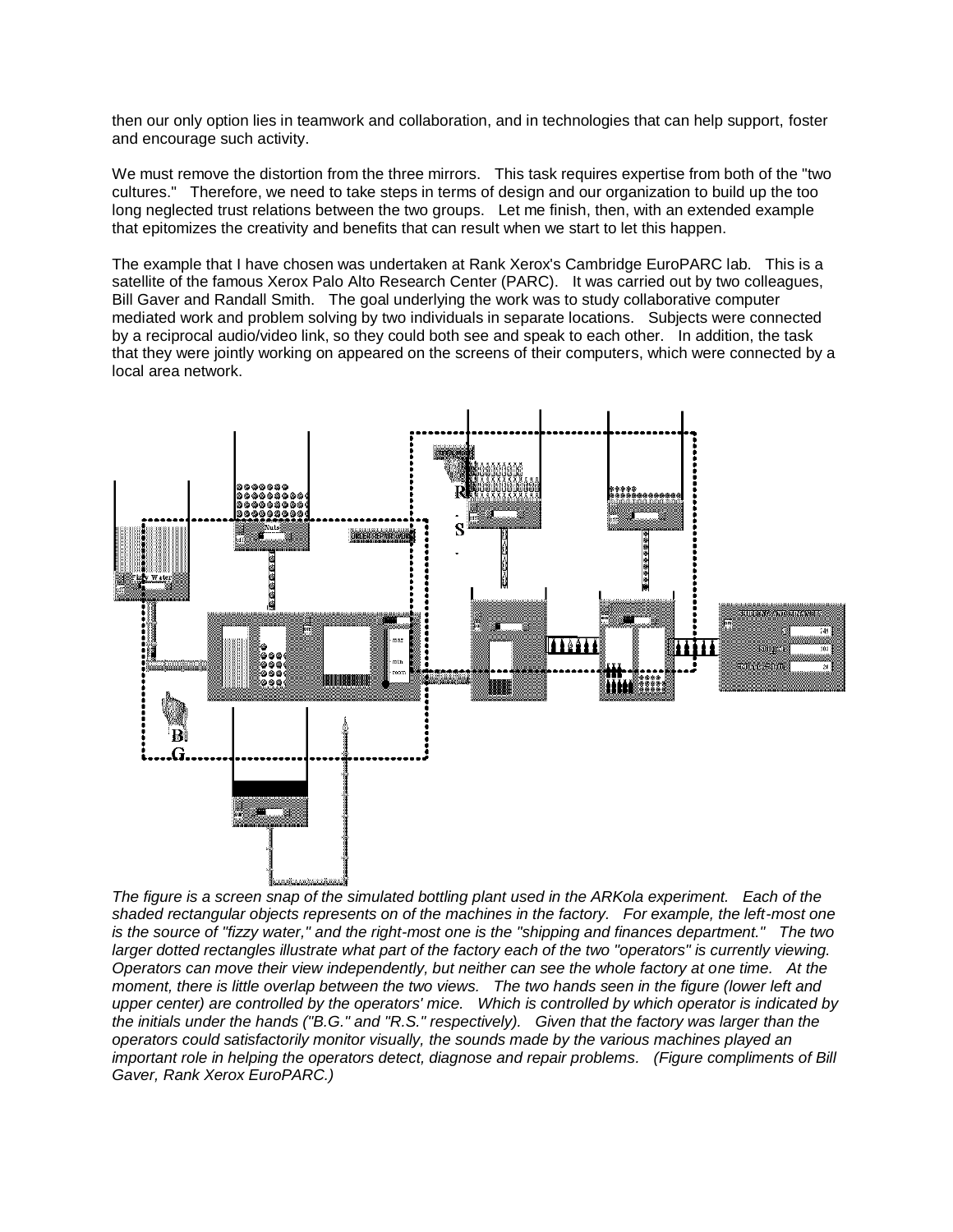The task that the subjects had to perform was to operate a simulated cola bottling plant. (Since the underlying system was called the Alternative Reality Kit, or ARK, the study was known as ARKola). A key aspect of the study was to investigate the effectiveness of non-speech audio as a means to augment the subjects' ability to operate the simulation efficiently. Some subjects ran the simulation with, and others without the non-speech sonification.

According to Bill Gaver,

*In this experiment, we were interested in exploring the usefulness of sound in a large-scale collaborative environment. In particular, we were interested in whether sound would be useful in helping subjects with a number of simultaneous, interdependent processes, some of which were not visible on their screens.* 

*We implemented the project in the Shared ARK environment, a large-scale collaborative system developed by Randall Smith of Xerox PARC. The task we gave subjects in this environment was to run a simulated cola bottling plant. Their goal was to work with their partner to make money and produce as much cola as efficiently as they could.*

*The cola bottling plant consisted of nine machines connected by a series of pipes. Basically, water and nuts were pumped from tanks into a machine called the "cooker." The cooker heated the cola; when it reached the right temperature, nuts and water were combined to produce cola, which then was added to a holding tank. At the same time, some of the cooked cola was pumped out of the cooker and into the bottle-filler machine. This machine filled bottles with cola and sent the full bottles down the line to the capper machine. The capper sent capped, full bottles to the end of the factory line, to a "shipping & finances unit" machine.*

*The shipping and finances machine counted the successfully produced bottles and paid the operator a set sum for each bottle. It also took away money when new supplies were added to the holding tanks. The current balance appeared on the computer display. Again, half the machines make the cola, and the other half bottle and cap it. Bottling supplies run out occasionally and must be refilled by the operators. Refilling tanks cost money. The operators' goal was to produce as many bottles of cola as possible without wasting too many supplies.*

*The bottling plant appeared to operators on the computer screen and display. Not all of the plant was visible on screen at one time. Instead, operators used their hands to scroll over the virtual underlying surface of the "world," and collaborating partners saw different views of the world and could divide tasks so they oversaw different machines.* 

*Sounds helped the operators achieve their goals. Some sounds provided information about the status of on-going processing. Other sounds indicate trouble, such as empty bottles reaching the shipping & finances unit. For example, the heater made a sound that changed in pitch as the temperature rose. The bottle-filler machine emitted a dripping sound to indicate a tank overflow--which meant a waste of material, and a waste of money. When the machines ran smoothly, another sound indicated successful operation.* 

Can non-speech audio cues actually help operators oversee their work tasks and collaborate better with other people who see a different part of their working environment? I believe so. ARKola represents a "multimedia" system where the use of our senses and interactive media combine to help accomplish fundamental tasks, instead of serving as some secondary artifact, or lollipop.

The design of ARKola system required a great amount of musical skill in designing the sounds. Although it's not "Art," nevertheless, it represents a meeting ground between the two cultures which can result in improved design.